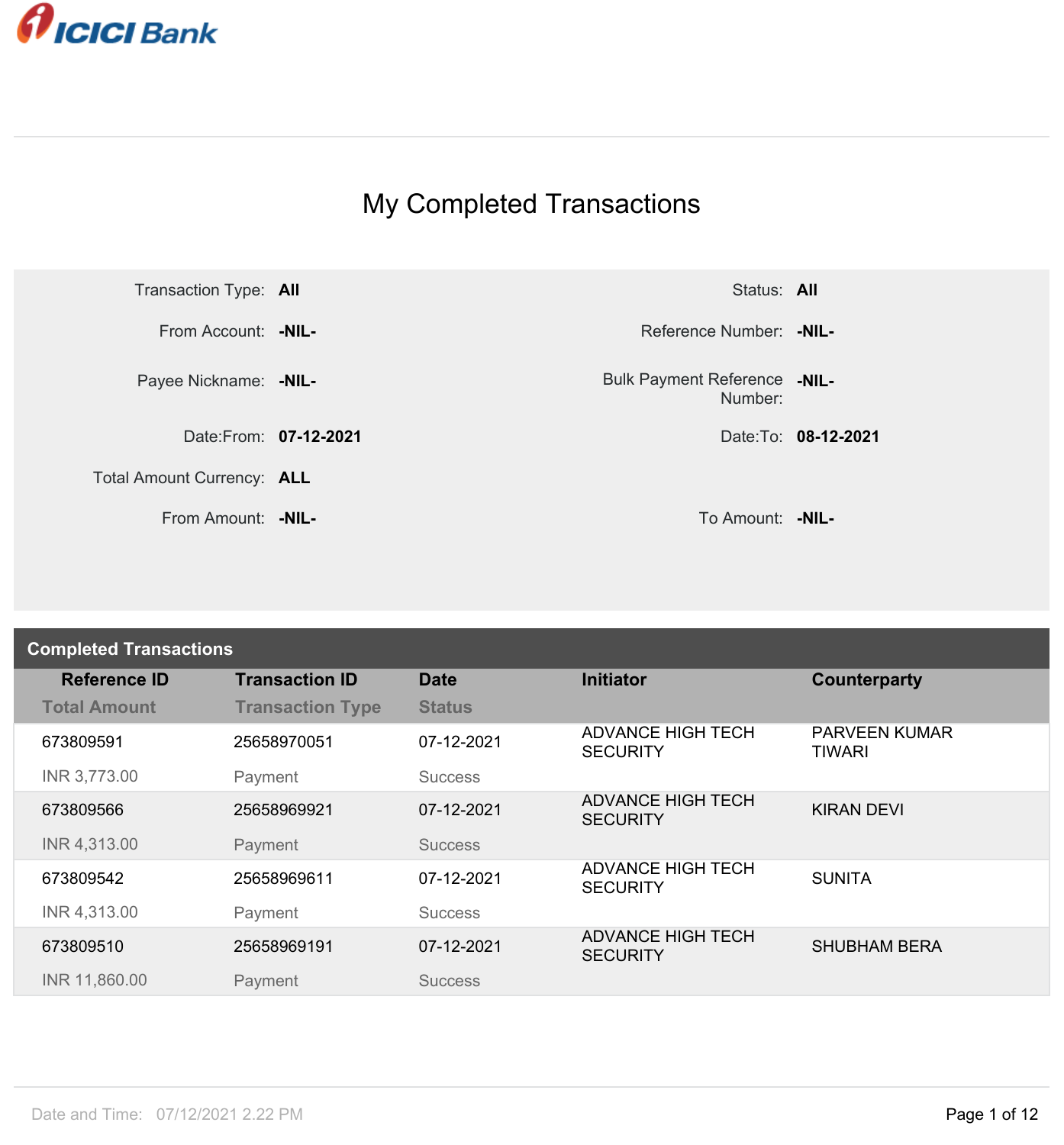| 673809484     | 25658969061 | 07-12-2021     | <b>ADVANCE HIGH TECH</b><br><b>SECURITY</b> | <b>ROHIT BHADOURIYA</b>             |
|---------------|-------------|----------------|---------------------------------------------|-------------------------------------|
| INR 13,530.00 | Payment     | <b>Success</b> |                                             |                                     |
| 673809463     | 25658968891 | 07-12-2021     | <b>ADVANCE HIGH TECH</b><br><b>SECURITY</b> | <b>BUNTY KUMAR</b>                  |
| INR 14,144.00 | Payment     | <b>Success</b> |                                             |                                     |
| 673809444     | 25658968601 | 07-12-2021     | <b>ADVANCE HIGH TECH</b><br><b>SECURITY</b> | <b>VIPIN KUMAR</b>                  |
| INR 13,530.00 | Payment     | <b>Success</b> |                                             |                                     |
| 673809418     | 25658968341 | 07-12-2021     | <b>ADVANCE HIGH TECH</b><br><b>SECURITY</b> | <b>PREMNARAYAN</b>                  |
| INR 3,773.00  | Payment     | <b>Success</b> |                                             |                                     |
| 673809391     | 25658968161 | 07-12-2021     | <b>ADVANCE HIGH TECH</b><br><b>SECURITY</b> | <b>SONIA</b>                        |
| INR 11,860.00 | Payment     | <b>Success</b> |                                             |                                     |
| 673809369     | 25658968081 | 07-12-2021     | <b>ADVANCE HIGH TECH</b><br><b>SECURITY</b> | <b>RANDHIR</b>                      |
| INR 13,530.00 | Payment     | <b>Success</b> |                                             |                                     |
| 673809353     | 25658967851 | 07-12-2021     | <b>ADVANCE HIGH TECH</b><br><b>SECURITY</b> | <b>RABBANI</b>                      |
| INR 13,530.00 | Payment     | <b>Success</b> |                                             |                                     |
| 673809330     | 25658967531 | 07-12-2021     | <b>ADVANCE HIGH TECH</b><br><b>SECURITY</b> | <b>PAVNESH KUMAR</b>                |
| INR 3,234.00  | Payment     | <b>Success</b> |                                             |                                     |
| 673809285     | 25658967281 | 07-12-2021     | <b>ADVANCE HIGH TECH</b><br><b>SECURITY</b> | <b>KULDEEP KUMAR</b>                |
| INR 9,164.00  | Payment     | <b>Success</b> |                                             |                                     |
| 673809307     | 25658967211 | 07-12-2021     | <b>ADVANCE HIGH TECH</b><br><b>SECURITY</b> | <b>TULSI KUMARI</b>                 |
| INR 12,938.00 | Payment     | <b>Success</b> |                                             |                                     |
| 673809266     | 25658966971 | 07-12-2021     | <b>ADVANCE HIGH TECH</b><br><b>SECURITY</b> | <b>RAVINDRA</b>                     |
| INR 14,144.00 | Payment     | <b>Success</b> |                                             |                                     |
| 673809247     | 25658966851 | 07-12-2021     | <b>ADVANCE HIGH TECH</b><br><b>SECURITY</b> | <b>SUBHASH</b>                      |
| INR 13,530.00 | Payment     | <b>Success</b> |                                             |                                     |
| 673809232     | 25658966531 | 07-12-2021     | <b>ADVANCE HIGH TECH</b><br><b>SECURITY</b> | <b>MUKESH KUMAR</b><br><b>GUPTA</b> |
| INR 14,144.00 | Payment     | <b>Success</b> |                                             |                                     |
| 673809208     | 25658966431 | 07-12-2021     | <b>ADVANCE HIGH TECH</b><br><b>SECURITY</b> | <b>SARVENDRA KUMAR</b>              |
| INR 1,617.00  | Payment     | <b>Success</b> |                                             |                                     |
| 673809189     | 25658966151 | 07-12-2021     | <b>ADVANCE HIGH TECH</b><br><b>SECURITY</b> | <b>SUNEEL</b>                       |
| INR 12,399.00 | Payment     | <b>Success</b> |                                             |                                     |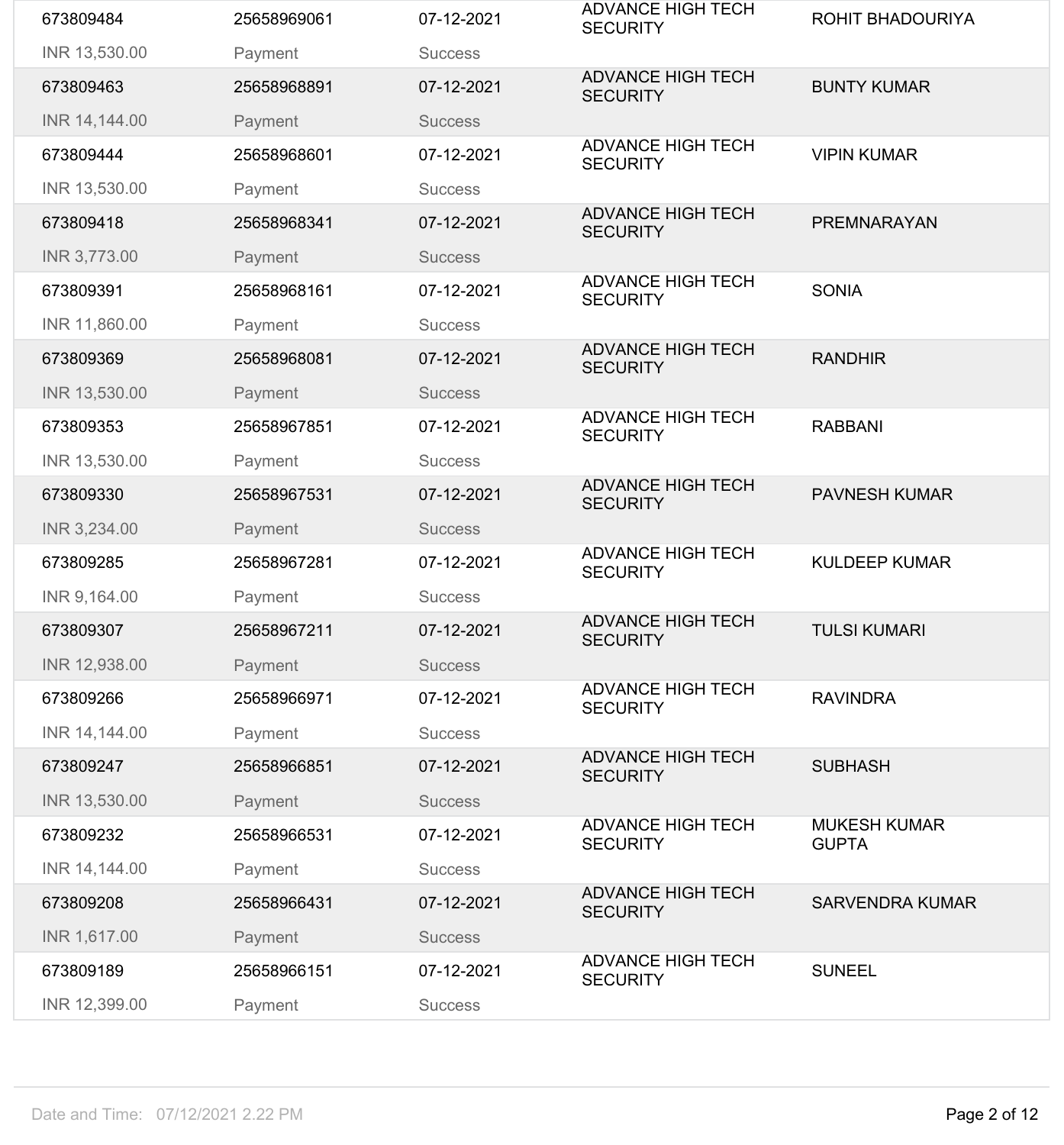| 673809163     | 25658965941 | 07-12-2021     | <b>ADVANCE HIGH TECH</b><br><b>SECURITY</b> | <b>MANOJ KUMAR</b><br><b>PRAJAPATI</b> |
|---------------|-------------|----------------|---------------------------------------------|----------------------------------------|
| INR 13,530.00 | Payment     | <b>Success</b> |                                             |                                        |
| 673809149     | 25658965851 | 07-12-2021     | <b>ADVANCE HIGH TECH</b><br><b>SECURITY</b> | <b>KANCHAN</b>                         |
| INR 12,938.00 | Payment     | <b>Success</b> |                                             |                                        |
| 673809134     | 25658965691 | 07-12-2021     | <b>ADVANCE HIGH TECH</b><br><b>SECURITY</b> | <b>MAMTA</b>                           |
| INR 12,399.00 | Payment     | <b>Success</b> |                                             |                                        |
| 673809114     | 25658965481 | 07-12-2021     | <b>ADVANCE HIGH TECH</b><br><b>SECURITY</b> | <b>SAVITRI</b>                         |
| INR 12,938.00 | Payment     | <b>Success</b> |                                             |                                        |
| 673809072     | 25658965101 | 07-12-2021     | <b>ADVANCE HIGH TECH</b><br><b>SECURITY</b> | <b>RAHUL KUMAR</b>                     |
| INR 3,773.00  | Payment     | <b>Success</b> |                                             |                                        |
| 673809053     | 25658964881 | 07-12-2021     | <b>ADVANCE HIGH TECH</b><br><b>SECURITY</b> | <b>MD RIZWAN ALAM</b>                  |
| INR 13,530.00 | Payment     | <b>Success</b> |                                             |                                        |
| 673809036     | 25658964721 | 07-12-2021     | <b>ADVANCE HIGH TECH</b><br><b>SECURITY</b> | <b>SARITA DEVI</b>                     |
| INR 12,399.00 | Payment     | <b>Success</b> |                                             |                                        |
| 673809016     | 25658964641 | 07-12-2021     | <b>ADVANCE HIGH TECH</b><br><b>SECURITY</b> | <b>ARUN KUMAR</b>                      |
| INR 13,530.00 | Payment     | <b>Success</b> |                                             |                                        |
| 673808994     | 25658964201 | 07-12-2021     | <b>ADVANCE HIGH TECH</b><br><b>SECURITY</b> | <b>SHIVAM SINGH</b>                    |
| INR 12,938.00 | Payment     | <b>Success</b> |                                             |                                        |
| 673808975     | 25658964011 | 07-12-2021     | <b>ADVANCE HIGH TECH</b><br><b>SECURITY</b> | <b>ANUJ SHARMA</b>                     |
| INR 12,938.00 | Payment     | <b>Success</b> |                                             |                                        |
| 673808954     | 25658963891 | 07-12-2021     | <b>ADVANCE HIGH TECH</b><br><b>SECURITY</b> | <b>AMIT KUMAR</b>                      |
| INR 13,530.00 | Payment     | <b>Success</b> |                                             |                                        |
| 673808935     | 25658963751 | 07-12-2021     | <b>ADVANCE HIGH TECH</b><br><b>SECURITY</b> | <b>NEERAJ KUMAR</b>                    |
| INR 11,320.00 | Payment     | <b>Success</b> |                                             |                                        |
| 673808915     | 25658963641 | 07-12-2021     | <b>ADVANCE HIGH TECH</b><br><b>SECURITY</b> | <b>AJAY KUMAR</b>                      |
| INR 6,469.00  | Payment     | <b>Success</b> |                                             |                                        |
| 673808897     | 25658963421 | 07-12-2021     | <b>ADVANCE HIGH TECH</b><br><b>SECURITY</b> | <b>KRANTI</b>                          |
| INR 11,320.00 | Payment     | <b>Success</b> |                                             |                                        |
| 673808875     | 25658963301 | 07-12-2021     | <b>ADVANCE HIGH TECH</b><br><b>SECURITY</b> | <b>PARDEEP</b>                         |
| INR 8,625.00  | Payment     | <b>Success</b> |                                             |                                        |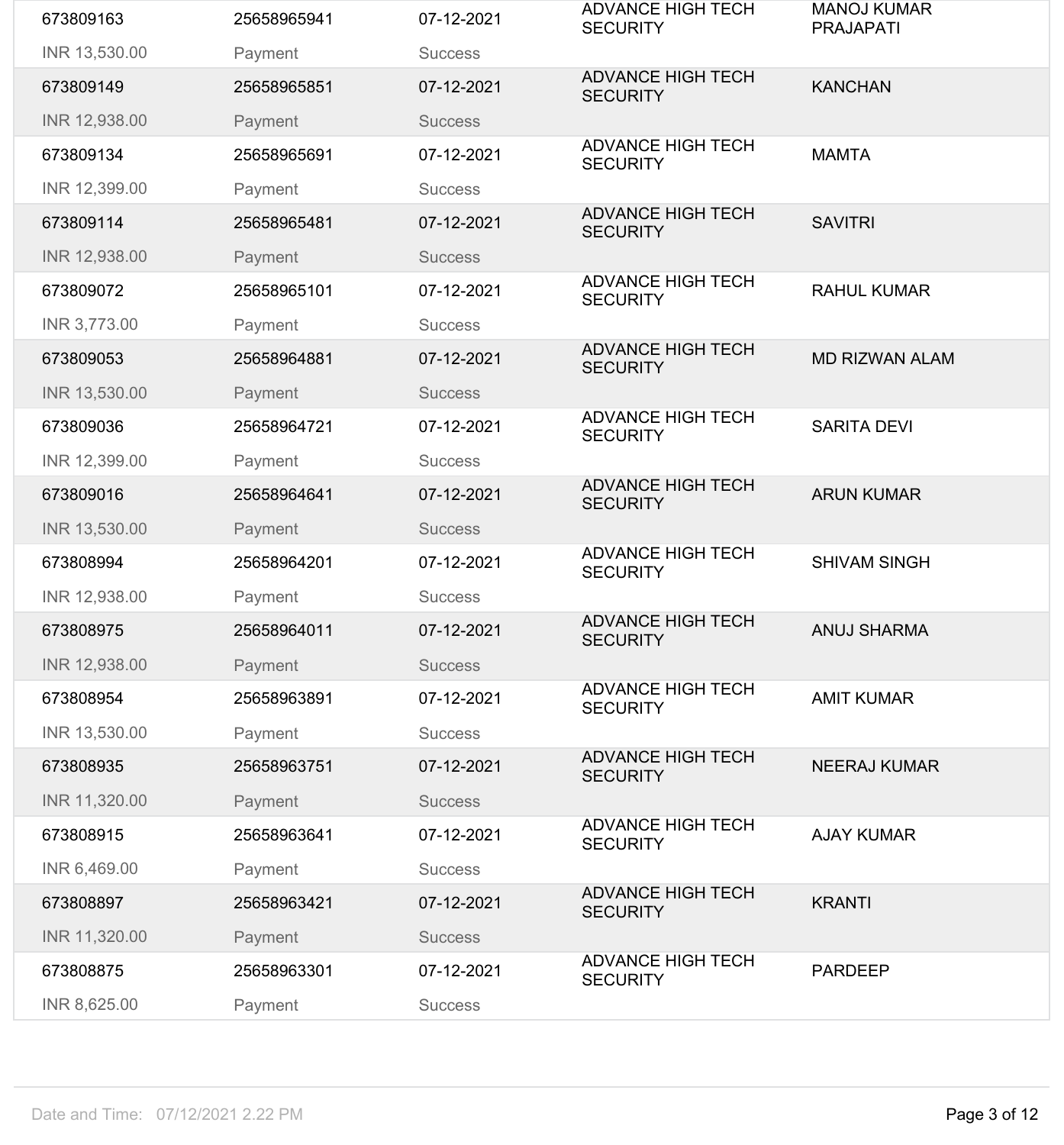| 673808852     | 25658962791 | 07-12-2021     | <b>ADVANCE HIGH TECH</b><br><b>SECURITY</b> | <b>PRABHA DEVI</b>                   |
|---------------|-------------|----------------|---------------------------------------------|--------------------------------------|
| INR 12,938.00 | Payment     | <b>Success</b> |                                             |                                      |
| 673808829     | 25658962691 | 07-12-2021     | <b>ADVANCE HIGH TECH</b><br><b>SECURITY</b> | <b>KARTIK</b>                        |
| INR 12,938.00 | Payment     | <b>Success</b> |                                             |                                      |
| 673808807     | 25658962551 | 07-12-2021     | <b>ADVANCE HIGH TECH</b><br><b>SECURITY</b> | <b>JAG JEEVAN</b>                    |
| INR 11,860.00 | Payment     | <b>Success</b> |                                             |                                      |
| 673808789     | 25658962451 | 07-12-2021     | <b>ADVANCE HIGH TECH</b><br><b>SECURITY</b> | <b>ABHISHEK</b>                      |
| INR 13,530.00 | Payment     | <b>Success</b> |                                             |                                      |
| 673808794     | 25658962381 | 07-12-2021     | <b>ADVANCE HIGH TECH</b><br><b>SECURITY</b> | <b>SUNIL</b>                         |
| INR 7,547.00  | Payment     | <b>Success</b> |                                             |                                      |
| 673808778     | 25658962291 | 07-12-2021     | <b>ADVANCE HIGH TECH</b><br><b>SECURITY</b> | <b>MOHIT KUMAR GUPTA</b>             |
| INR 13,530.00 | Payment     | <b>Success</b> |                                             |                                      |
| 673808773     | 25658962271 | 07-12-2021     | <b>ADVANCE HIGH TECH</b><br><b>SECURITY</b> | <b>PUSHPA</b>                        |
| INR 11,320.00 | Payment     | <b>Success</b> |                                             |                                      |
| 673808760     | 25658962111 | 07-12-2021     | <b>ADVANCE HIGH TECH</b><br><b>SECURITY</b> | <b>HEMA SEXSENA</b>                  |
| INR 11,860.00 | Payment     | <b>Success</b> |                                             |                                      |
| 673808747     | 25658961751 | 07-12-2021     | <b>ADVANCE HIGH TECH</b><br><b>SECURITY</b> | <b>MOHIT SHARMA</b>                  |
| INR 12,938.00 | Payment     | <b>Success</b> |                                             |                                      |
| 673808726     | 25658961691 | 07-12-2021     | <b>ADVANCE HIGH TECH</b><br><b>SECURITY</b> | <b>CHANDNI</b>                       |
| INR 14,144.00 | Payment     | <b>Success</b> |                                             |                                      |
| 673808689     | 25658961521 | 07-12-2021     | <b>ADVANCE HIGH TECH</b><br><b>SECURITY</b> | <b>MANISH KUMAR</b>                  |
| INR 13,530.00 | Payment     | <b>Success</b> |                                             |                                      |
| 673808675     | 25658961431 | 07-12-2021     | <b>ADVANCE HIGH TECH</b><br><b>SECURITY</b> | <b>REKHA</b>                         |
| INR 14,144.00 | Payment     | <b>Success</b> |                                             |                                      |
| 673808709     |             |                | <b>ADVANCE HIGH TECH</b>                    |                                      |
|               | 25658961401 | 07-12-2021     | <b>SECURITY</b>                             | <b>BHANU PRATAP</b><br><b>SINGH</b>  |
| INR 12,938.00 | Payment     | <b>Success</b> |                                             |                                      |
| 673808664     | 25658961221 | 07-12-2021     | <b>ADVANCE HIGH TECH</b><br><b>SECURITY</b> | <b>BRAJENDRA KUMAR</b>               |
| INR 13,530.00 | Payment     | <b>Success</b> |                                             |                                      |
| 673808641     | 25658961061 | 07-12-2021     | <b>ADVANCE HIGH TECH</b><br><b>SECURITY</b> | <b>SARBAN KUMAR</b><br><b>MANDAL</b> |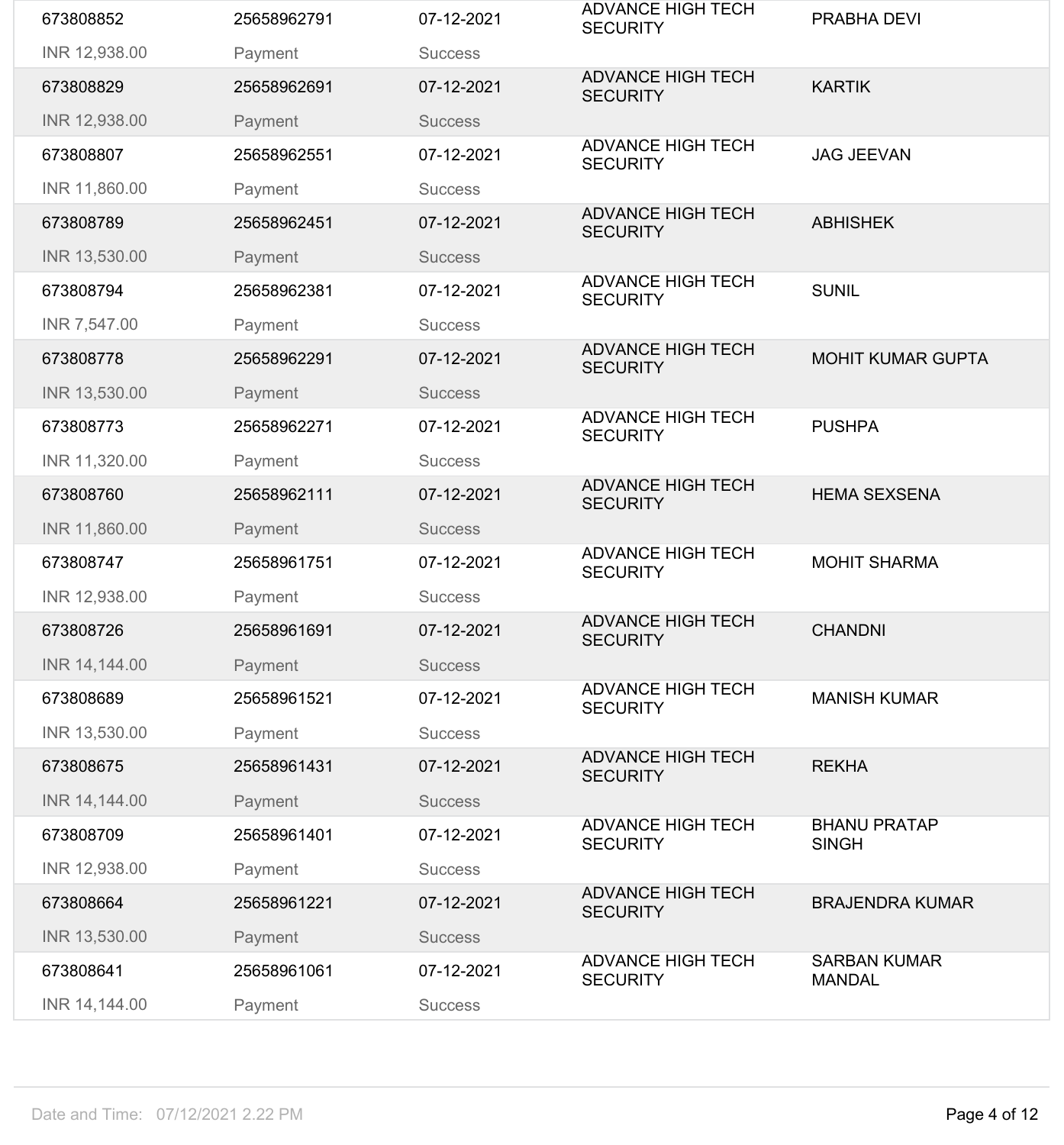| 673808618     | 25658960731 | 07-12-2021     | <b>ADVANCE HIGH TECH</b><br><b>SECURITY</b> | <b>SARVESH KUMAR</b>   |
|---------------|-------------|----------------|---------------------------------------------|------------------------|
| INR 12,938.00 | Payment     | <b>Success</b> |                                             |                        |
| 673808598     | 25658960541 | 07-12-2021     | <b>ADVANCE HIGH TECH</b><br><b>SECURITY</b> | <b>RAM AVADH</b>       |
| INR 14,144.00 | Payment     | <b>Success</b> |                                             |                        |
| 673808574     | 25658960441 | 07-12-2021     | <b>ADVANCE HIGH TECH</b><br><b>SECURITY</b> | <b>NEETA SINGH</b>     |
| INR 13,530.00 | Payment     | <b>Success</b> |                                             |                        |
| 673808555     | 25658960231 | 07-12-2021     | <b>ADVANCE HIGH TECH</b><br><b>SECURITY</b> | <b>MR MUKESH KUMAR</b> |
| INR 8,625.00  | Payment     | <b>Success</b> |                                             |                        |
| 673808551     | 25658960191 | 07-12-2021     | <b>ADVANCE HIGH TECH</b><br><b>SECURITY</b> | <b>GOURAV SINGH</b>    |
| INR 13,530.00 | Payment     | <b>Success</b> |                                             |                        |
| 673808534     | 25658959891 | 07-12-2021     | <b>ADVANCE HIGH TECH</b><br><b>SECURITY</b> | <b>RAHUL</b>           |
| INR 12,938.00 | Payment     | <b>Success</b> |                                             |                        |
| 673808507     | 25658959781 | 07-12-2021     | <b>ADVANCE HIGH TECH</b><br><b>SECURITY</b> | <b>KAMLESH</b>         |
| INR 13,530.00 | Payment     | <b>Success</b> |                                             |                        |
| 673808490     | 25658959671 | 07-12-2021     | <b>ADVANCE HIGH TECH</b><br><b>SECURITY</b> | <b>SHABNAM</b>         |
| INR 12,938.00 | Payment     | <b>Success</b> |                                             |                        |
| 673808470     | 25658959341 | 07-12-2021     | <b>ADVANCE HIGH TECH</b><br><b>SECURITY</b> | <b>SUNIL KUMAR</b>     |
| INR 10,781.00 | Payment     | <b>Success</b> |                                             |                        |
| 673808450     | 25658959251 | 07-12-2021     | <b>ADVANCE HIGH TECH</b><br><b>SECURITY</b> | <b>HARISH</b>          |
| INR 12,938.00 | Payment     | <b>Success</b> |                                             |                        |
| 673808414     | 25658959081 | 07-12-2021     | <b>ADVANCE HIGH TECH</b><br><b>SECURITY</b> | <b>AVINASH KUMAR</b>   |
| INR 13,530.00 | Payment     | <b>Success</b> |                                             |                        |
| 673808444     | 25658958961 | 07-12-2021     | <b>ADVANCE HIGH TECH</b><br><b>SECURITY</b> | <b>PARVEEN</b>         |
| INR 9,703.00  | Payment     | <b>Success</b> |                                             |                        |
| 673808381     | 25658958531 | 07-12-2021     | <b>ADVANCE HIGH TECH</b><br><b>SECURITY</b> | <b>RAM MOHAN</b>       |
| INR 11,860.00 | Payment     | <b>Success</b> |                                             |                        |
| 673808363     | 25658958501 | 07-12-2021     | <b>ADVANCE HIGH TECH</b><br><b>SECURITY</b> | <b>PURAN</b>           |
| INR 10,781.00 | Payment     | <b>Success</b> |                                             |                        |
| 673808350     | 25658958441 | 07-12-2021     | <b>ADVANCE HIGH TECH</b><br><b>SECURITY</b> | <b>ONKAR SINGH</b>     |
| INR 14,144.00 | Payment     | <b>Success</b> |                                             |                        |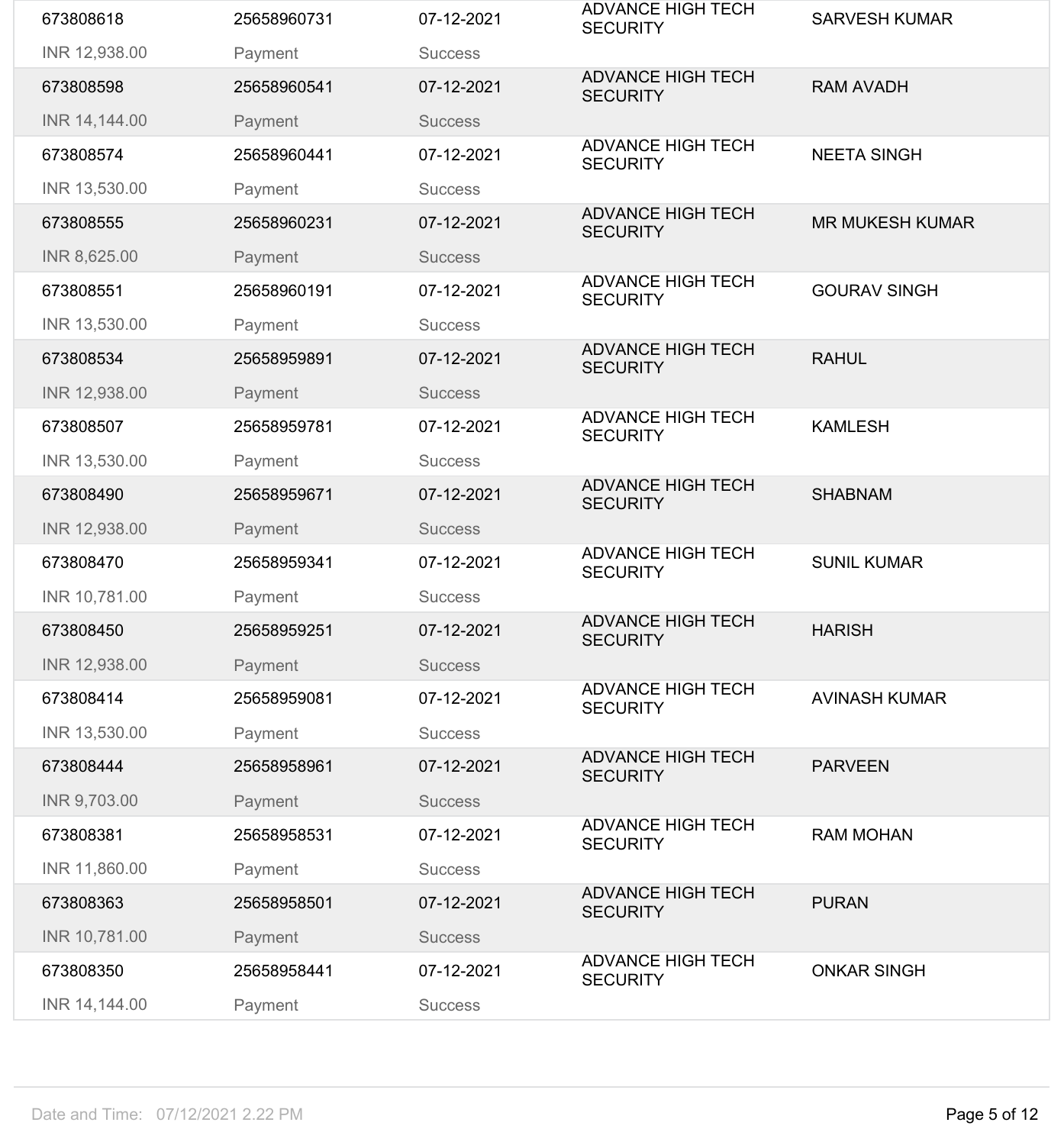| 673808337     | 25658958421 | 07-12-2021     | <b>ADVANCE HIGH TECH</b><br><b>SECURITY</b> | <b>PRINCE</b>          |
|---------------|-------------|----------------|---------------------------------------------|------------------------|
| INR 12,399.00 | Payment     | <b>Success</b> |                                             |                        |
| 673808315     | 25658958101 | 07-12-2021     | <b>ADVANCE HIGH TECH</b><br><b>SECURITY</b> | <b>NEELAM</b>          |
| INR 12,938.00 | Payment     | <b>Success</b> |                                             |                        |
| 673808289     | 25658957931 | 07-12-2021     | <b>ADVANCE HIGH TECH</b><br><b>SECURITY</b> | <b>ROLI</b>            |
| INR 12,938.00 | Payment     | <b>Success</b> |                                             |                        |
| 673808261     | 25658957611 | 07-12-2021     | <b>ADVANCE HIGH TECH</b><br><b>SECURITY</b> | <b>MANOHAR PASWAN</b>  |
| INR 12,938.00 | Payment     | <b>Success</b> |                                             |                        |
| 673808237     | 25658957311 | 07-12-2021     | <b>ADVANCE HIGH TECH</b><br><b>SECURITY</b> | <b>CHANDAN SINGH</b>   |
| INR 13,530.00 | Payment     | <b>Success</b> |                                             |                        |
| 673808200     | 25658956961 | 07-12-2021     | <b>ADVANCE HIGH TECH</b><br><b>SECURITY</b> | <b>PAWAN KUMAR</b>     |
| INR 11,320.00 | Payment     | <b>Success</b> |                                             |                        |
| 673808177     | 25658956861 | 07-12-2021     | <b>ADVANCE HIGH TECH</b><br><b>SECURITY</b> | <b>MANOJ KUMAR</b>     |
| INR 8,086.00  | Payment     | <b>Success</b> |                                             |                        |
| 673808129     | 25658956531 | 07-12-2021     | <b>ADVANCE HIGH TECH</b><br><b>SECURITY</b> | <b>REETA KUSHWAHA</b>  |
| INR 12,938.00 | Payment     | <b>Success</b> |                                             |                        |
| 673808104     | 25658956211 | 07-12-2021     | <b>ADVANCE HIGH TECH</b><br><b>SECURITY</b> | <b>LAXMI</b>           |
|               |             |                |                                             |                        |
| INR 2,156.00  | Payment     | <b>Success</b> |                                             |                        |
| 673808069     | 25658956051 | 07-12-2021     | <b>ADVANCE HIGH TECH</b><br><b>SECURITY</b> | <b>AAKASH</b>          |
| INR 12,399.00 | Payment     | <b>Success</b> |                                             |                        |
| 673808032     | 25658955911 | 07-12-2021     | <b>ADVANCE HIGH TECH</b><br><b>SECURITY</b> | <b>KISHAN KUMAR</b>    |
| INR 9,703.00  | Payment     | <b>Success</b> |                                             |                        |
| 673807995     | 25658955541 | 07-12-2021     | <b>ADVANCE HIGH TECH</b><br><b>SECURITY</b> | <b>INDDRAJIT KUMAR</b> |
| INR 13,530.00 | Payment     | <b>Success</b> |                                             |                        |
| 673807961     | 25658955281 | 07-12-2021     | <b>ADVANCE HIGH TECH</b><br><b>SECURITY</b> | <b>PANKAJ KUMAR</b>    |
| INR 13,530.00 | Payment     | <b>Success</b> |                                             |                        |
| 673807921     | 25658954971 | 07-12-2021     | <b>ADVANCE HIGH TECH</b><br><b>SECURITY</b> | <b>SURAJ KUMAR JHA</b> |
| INR 12,399.00 | Payment     | <b>Success</b> |                                             |                        |
| 673807839     | 25658954711 | 07-12-2021     | <b>ADVANCE HIGH TECH</b><br><b>SECURITY</b> | <b>MITHLESH PASWAN</b> |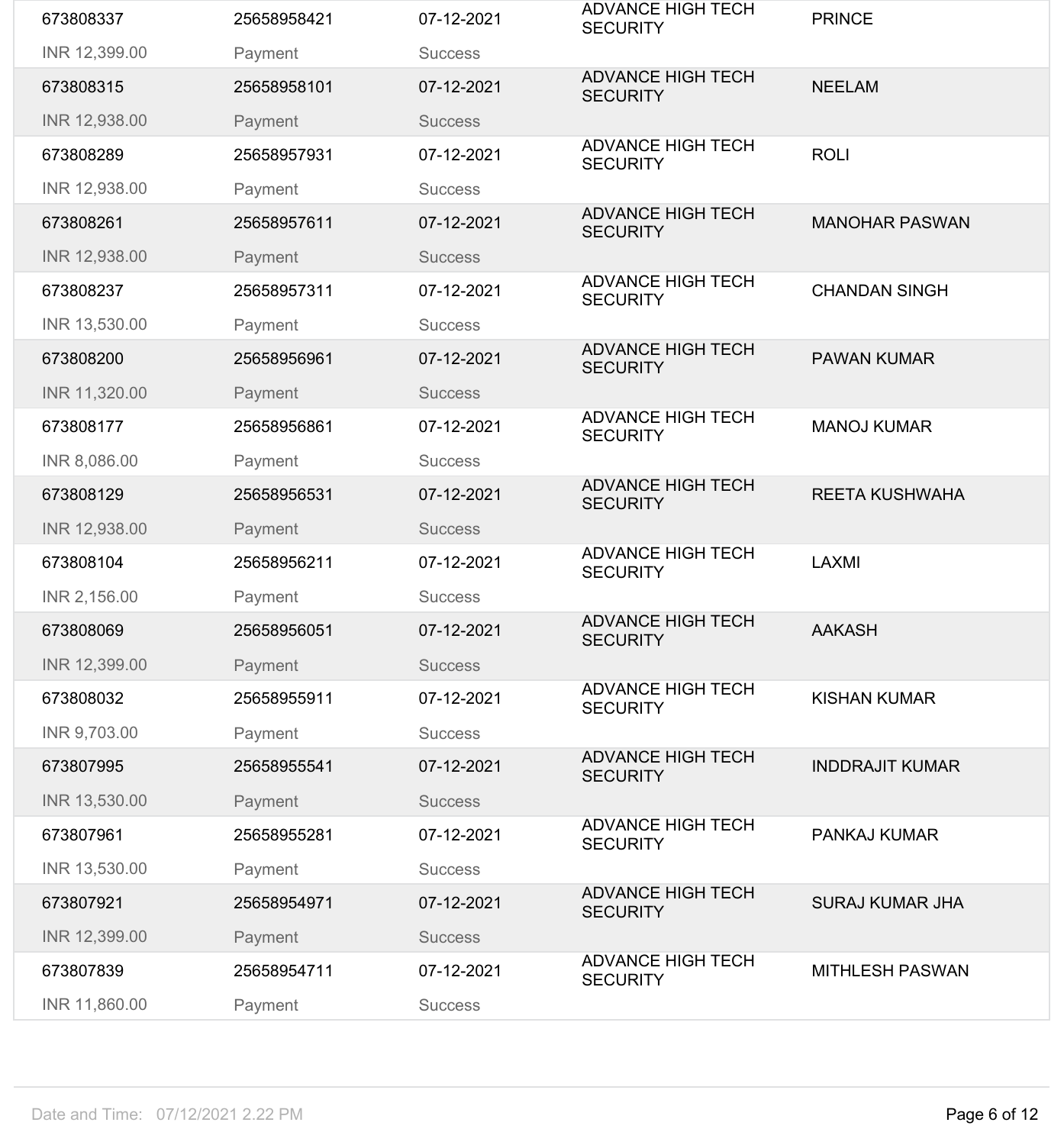| 673807880     | 25658954561 | 07-12-2021     | <b>ADVANCE HIGH TECH</b><br><b>SECURITY</b> | <b>ANKUL SINGH</b>                   |
|---------------|-------------|----------------|---------------------------------------------|--------------------------------------|
| INR 13,530.00 | Payment     | <b>Success</b> |                                             |                                      |
| 673807803     | 25658954171 | 07-12-2021     | <b>ADVANCE HIGH TECH</b><br><b>SECURITY</b> | <b>KAMLESH DEVI</b>                  |
| INR 12,399.00 | Payment     | <b>Success</b> |                                             |                                      |
| 673807760     | 25658954051 | 07-12-2021     | <b>ADVANCE HIGH TECH</b><br><b>SECURITY</b> | <b>SAWAN PASWAN</b>                  |
| INR 13,530.00 | Payment     | <b>Success</b> |                                             |                                      |
| 673807719     | 25658953751 | 07-12-2021     | <b>ADVANCE HIGH TECH</b><br><b>SECURITY</b> | <b>VINOD KUMAR</b>                   |
| INR 11,320.00 | Payment     | <b>Success</b> |                                             |                                      |
| 673807676     | 25658953551 | 07-12-2021     | <b>ADVANCE HIGH TECH</b><br><b>SECURITY</b> | <b>RITIK KUMAR RANJAN</b>            |
| INR 14,144.00 | Payment     | <b>Success</b> |                                             |                                      |
| 673782469     | 25658688431 | 07-12-2021     | <b>ADVANCE HIGH TECH</b><br><b>SECURITY</b> | <b>RAJU KUMAR</b>                    |
| INR 14,144.00 | Payment     | <b>Success</b> |                                             |                                      |
| 673782461     | 25658688001 | 07-12-2021     | <b>ADVANCE HIGH TECH</b><br><b>SECURITY</b> | <b>CHANDER PAL</b><br><b>SHARMA</b>  |
| INR 12,399.00 | Payment     | <b>Success</b> |                                             |                                      |
| 673782450     | 25658687961 | 07-12-2021     | <b>ADVANCE HIGH TECH</b><br><b>SECURITY</b> | <b>DEV RAJ</b>                       |
| INR 12,399.00 | Payment     | <b>Success</b> |                                             |                                      |
|               |             |                | <b>ADVANCE HIGH TECH</b>                    |                                      |
| 673782438     | 25658687921 | 07-12-2021     | <b>SECURITY</b>                             | <b>SURESH KUMAR</b>                  |
| INR 17,527.00 | Payment     | <b>Success</b> |                                             |                                      |
| 673782425     | 25658687881 | 07-12-2021     | <b>ADVANCE HIGH TECH</b><br><b>SECURITY</b> | <b>PARDEEP KUMAR</b><br><b>SINGH</b> |
| INR 15,297.00 | Payment     | <b>Success</b> |                                             |                                      |
| 673782406     | 25658687841 | 07-12-2021     | <b>ADVANCE HIGH TECH</b><br><b>SECURITY</b> | <b>SHAMBHU</b>                       |
| INR 14,554.00 | Payment     | <b>Success</b> |                                             |                                      |
| 673782399     | 25658687821 | 07-12-2021     | <b>ADVANCE HIGH TECH</b><br><b>SECURITY</b> | <b>ASHISH VERMA</b>                  |
| INR 10,781.00 | Payment     | <b>Success</b> |                                             |                                      |
| 673782396     | 25658687771 | 07-12-2021     | <b>ADVANCE HIGH TECH</b><br><b>SECURITY</b> | <b>SANDEEP</b>                       |
| INR 15,297.00 | Payment     | <b>Success</b> |                                             |                                      |
| 673782389     | 25658687571 | 07-12-2021     | <b>ADVANCE HIGH TECH</b><br><b>SECURITY</b> | <b>SWEETY</b>                        |
| INR 1,078.00  | Payment     | <b>Success</b> |                                             |                                      |
| 673782384     | 25658687541 | 07-12-2021     | <b>ADVANCE HIGH TECH</b><br><b>SECURITY</b> | <b>SANTOSH KUMAR</b><br><b>VERMA</b> |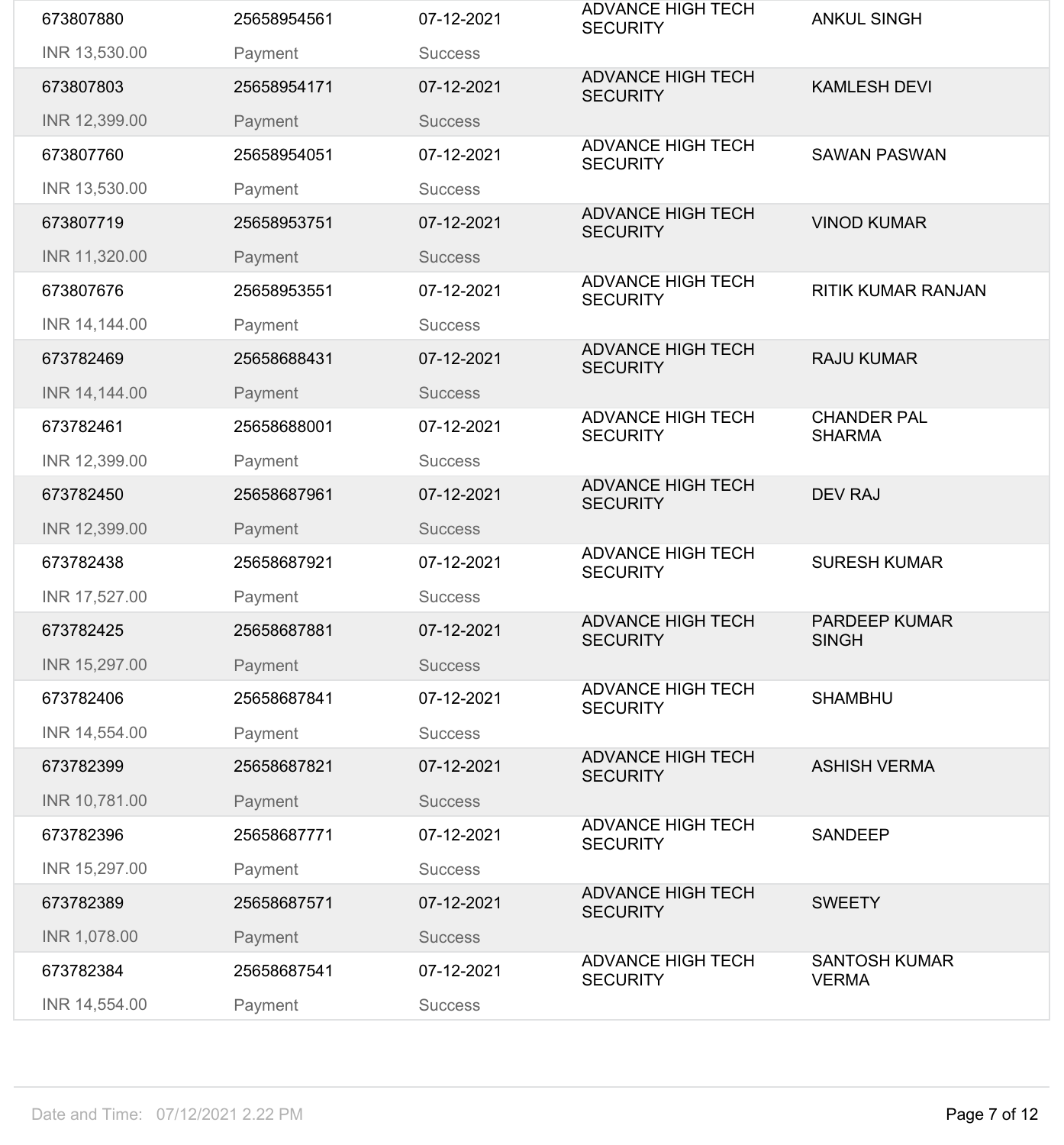| 673782378     | 25658687511 | 07-12-2021     | <b>ADVANCE HIGH TECH</b><br><b>SECURITY</b> | <b>SANTOSH KUMAR</b>               |
|---------------|-------------|----------------|---------------------------------------------|------------------------------------|
| INR 7,547.00  | Payment     | <b>Success</b> |                                             |                                    |
| 673782370     | 25658687481 | 07-12-2021     | <b>ADVANCE HIGH TECH</b><br><b>SECURITY</b> | <b>ROHIT KUMAR</b>                 |
| INR 12,938.00 | Payment     | <b>Success</b> |                                             |                                    |
| 673782362     | 25658687411 | 07-12-2021     | <b>ADVANCE HIGH TECH</b><br><b>SECURITY</b> | <b>SAGAR CHAUHAN</b>               |
| INR 12,399.00 | Payment     | <b>Success</b> |                                             |                                    |
| 673782344     | 25658687311 | 07-12-2021     | <b>ADVANCE HIGH TECH</b><br><b>SECURITY</b> | <b>DEEPA</b>                       |
| INR 12,938.00 | Payment     | <b>Success</b> |                                             |                                    |
| 673782335     | 25658687101 | 07-12-2021     | <b>ADVANCE HIGH TECH</b><br><b>SECURITY</b> | <b>MEENAKSHI</b>                   |
| INR 13,530.00 | Payment     | <b>Success</b> |                                             |                                    |
| 673782326     | 25658687011 | 07-12-2021     | <b>ADVANCE HIGH TECH</b><br><b>SECURITY</b> | <b>SEEMA TIWARI</b>                |
| INR 10,242.00 | Payment     | <b>Success</b> |                                             |                                    |
| 673782316     | 25658686971 | 07-12-2021     | <b>ADVANCE HIGH TECH</b><br><b>SECURITY</b> | <b>VIKAS</b>                       |
| INR 10,781.00 | Payment     | <b>Success</b> |                                             |                                    |
| 673782303     | 25658686891 | 07-12-2021     | <b>ADVANCE HIGH TECH</b><br><b>SECURITY</b> | <b>SANJU DEVI</b>                  |
| INR 13,530.00 | Payment     | <b>Success</b> |                                             |                                    |
| 673782293     | 25658686851 | 07-12-2021     | <b>ADVANCE HIGH TECH</b><br><b>SECURITY</b> | <b>MAHADEV KUMAR</b><br><b>ROY</b> |
| INR 10,242.00 | Payment     | <b>Success</b> |                                             |                                    |
| 673782282     | 25658686571 | 07-12-2021     | <b>ADVANCE HIGH TECH</b><br><b>SECURITY</b> | <b>RAJ KISHORE</b>                 |
| INR 11,320.00 | Payment     | <b>Success</b> |                                             |                                    |
| 673782268     | 25658686391 | 07-12-2021     | <b>ADVANCE HIGH TECH</b><br><b>SECURITY</b> | <b>HADISHA</b>                     |
| INR 11,860.00 | Payment     | <b>Success</b> |                                             |                                    |
| 673782242     | 25658686301 | 07-12-2021     | <b>ADVANCE HIGH TECH</b><br><b>SECURITY</b> | <b>SACHIN</b>                      |
| INR 13,530.00 | Payment     | <b>Success</b> |                                             |                                    |
| 673782253     | 25658686211 | 07-12-2021     | <b>ADVANCE HIGH TECH</b><br><b>SECURITY</b> | <b>LAXMI</b>                       |
| INR 11,860.00 | Payment     | <b>Success</b> |                                             |                                    |
| 673782192     | 25658685841 | 07-12-2021     | <b>ADVANCE HIGH TECH</b><br><b>SECURITY</b> | <b>MANOJ PASWAN</b>                |
| INR 13,530.00 | Payment     | <b>Success</b> |                                             |                                    |
| 673782223     | 25658685791 | 07-12-2021     | <b>ADVANCE HIGH TECH</b><br><b>SECURITY</b> | <b>ANUBHAV SINGH</b>               |
| INR 12,938.00 | Payment     | <b>Success</b> |                                             |                                    |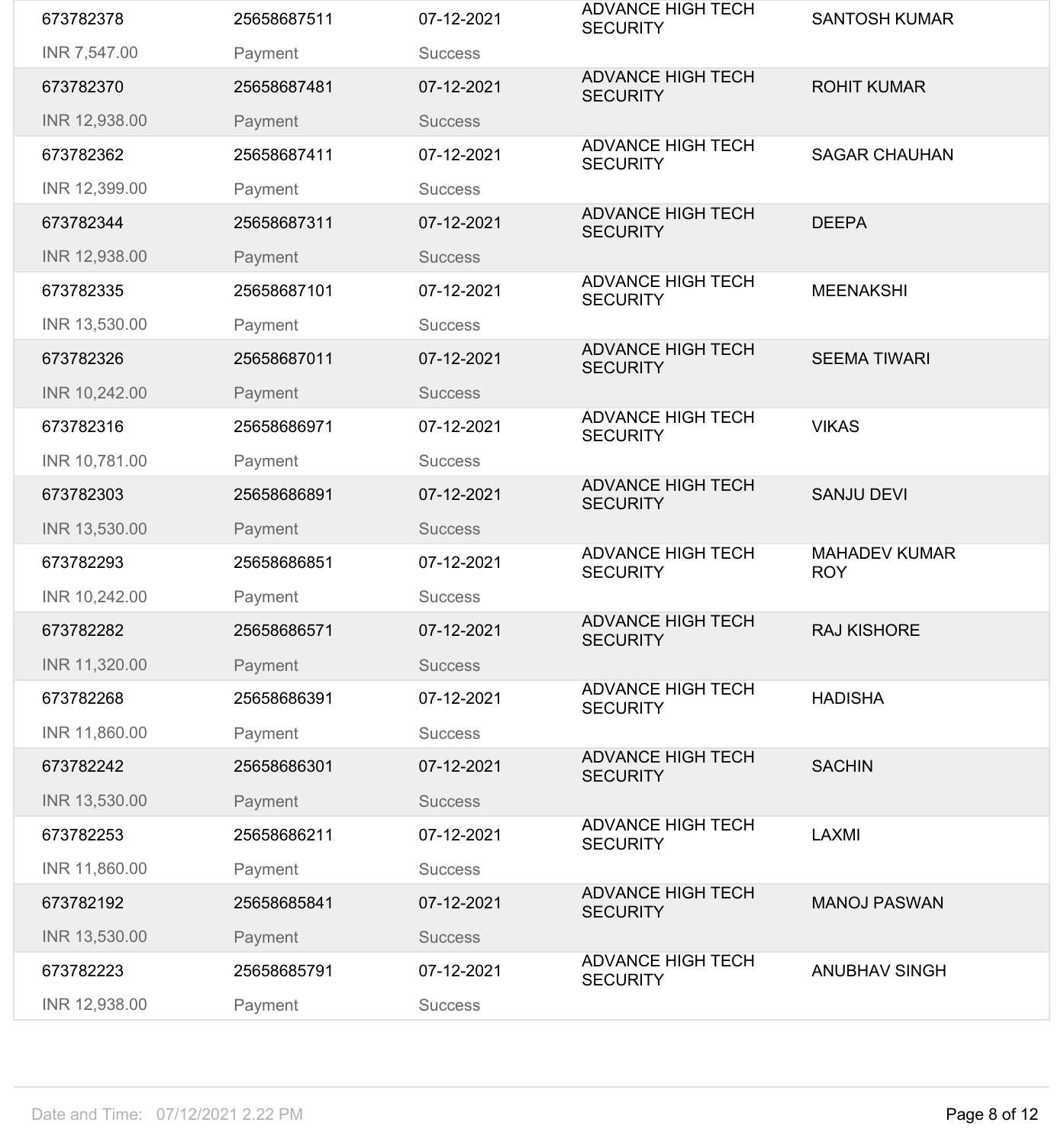| INR 13,530.00<br>Payment<br><b>Success</b><br><b>ADVANCE HIGH TECH</b><br><b>SURENDER KUMAR</b><br>673782180<br>25658685591<br>07-12-2021<br><b>SECURITY</b><br><b>SINGH</b><br>INR 4,852.00<br>Payment<br><b>Success</b><br><b>ADVANCE HIGH TECH</b><br>07-12-2021<br><b>LOKENDER KUMAR</b><br>673782164<br>25658685471<br><b>SECURITY</b><br>INR 13,530.00<br>Payment<br><b>Success</b><br><b>ADVANCE HIGH TECH</b><br>673782141<br>07-12-2021<br><b>RAJEEV KUMAR</b><br>25658685181<br><b>SECURITY</b><br>INR 14,144.00<br>Payment<br><b>Success</b><br><b>ADVANCE HIGH TECH</b><br><b>AKASH</b><br>673782130<br>25658685091<br>07-12-2021<br><b>SECURITY</b><br>INR 13,530.00<br>Payment<br><b>Success</b><br><b>ADVANCE HIGH TECH</b><br><b>ANITA</b><br>673782085<br>07-12-2021<br>25658684881<br><b>SECURITY</b><br>INR 13,530.00<br>Payment<br><b>Success</b><br><b>ADVANCE HIGH TECH</b><br>07-12-2021<br><b>DILIP KUMAR</b><br>673782112<br>25658684811<br><b>SECURITY</b><br>INR 5,930.00<br>Payment<br><b>Success</b><br><b>ADVANCE HIGH TECH</b><br>673782102<br>25658684751<br>07-12-2021<br><b>MANMOHAN SINGH</b><br><b>SECURITY</b><br>INR 12,938.00<br>Payment<br><b>Success</b><br><b>ADVANCE HIGH TECH</b><br><b>KOMAL KUMARI</b><br>673782068<br>25658684601<br>07-12-2021<br><b>SECURITY</b><br>INR 13,530.00<br>Payment<br><b>Success</b><br><b>ADVANCE HIGH TECH</b><br><b>SANJU</b><br>07-12-2021<br>673782057<br>25658684541<br><b>SECURITY</b><br>INR 12,399.00<br>Payment<br><b>Success</b><br><b>ADVANCE HIGH TECH</b><br><b>SAHIL KUMAR</b><br>673782036<br>25658684241<br>07-12-2021<br><b>SECURITY</b><br>INR 13,530.00<br>Payment<br><b>Success</b><br><b>ADVANCE HIGH TECH</b><br>25658684161<br>07-12-2021<br><b>SUNIL KUMAR</b><br>673782014<br><b>SECURITY</b><br>INR 9,164.00<br>Payment<br><b>Success</b><br><b>ADVANCE HIGH TECH</b><br><b>SHARWAN KUMAR</b><br>673781991<br>25658684031<br>07-12-2021<br><b>SECURITY</b><br><b>RAM</b><br>INR 12,399.00<br>Payment<br><b>Success</b><br><b>ADVANCE HIGH TECH</b><br>673782019<br>07-12-2021<br><b>SONU KUMAR</b><br>25658683961<br><b>SECURITY</b><br>INR 12,399.00<br>Payment<br><b>Success</b> | 673782207 | 25658685741 | 07-12-2021 | <b>ADVANCE HIGH TECH</b><br><b>SECURITY</b> | <b>KAPIL</b> |
|------------------------------------------------------------------------------------------------------------------------------------------------------------------------------------------------------------------------------------------------------------------------------------------------------------------------------------------------------------------------------------------------------------------------------------------------------------------------------------------------------------------------------------------------------------------------------------------------------------------------------------------------------------------------------------------------------------------------------------------------------------------------------------------------------------------------------------------------------------------------------------------------------------------------------------------------------------------------------------------------------------------------------------------------------------------------------------------------------------------------------------------------------------------------------------------------------------------------------------------------------------------------------------------------------------------------------------------------------------------------------------------------------------------------------------------------------------------------------------------------------------------------------------------------------------------------------------------------------------------------------------------------------------------------------------------------------------------------------------------------------------------------------------------------------------------------------------------------------------------------------------------------------------------------------------------------------------------------------------------------------------------------------------------------------------------------------------------------------------------------------------------------------------------------------------------|-----------|-------------|------------|---------------------------------------------|--------------|
|                                                                                                                                                                                                                                                                                                                                                                                                                                                                                                                                                                                                                                                                                                                                                                                                                                                                                                                                                                                                                                                                                                                                                                                                                                                                                                                                                                                                                                                                                                                                                                                                                                                                                                                                                                                                                                                                                                                                                                                                                                                                                                                                                                                          |           |             |            |                                             |              |
|                                                                                                                                                                                                                                                                                                                                                                                                                                                                                                                                                                                                                                                                                                                                                                                                                                                                                                                                                                                                                                                                                                                                                                                                                                                                                                                                                                                                                                                                                                                                                                                                                                                                                                                                                                                                                                                                                                                                                                                                                                                                                                                                                                                          |           |             |            |                                             |              |
|                                                                                                                                                                                                                                                                                                                                                                                                                                                                                                                                                                                                                                                                                                                                                                                                                                                                                                                                                                                                                                                                                                                                                                                                                                                                                                                                                                                                                                                                                                                                                                                                                                                                                                                                                                                                                                                                                                                                                                                                                                                                                                                                                                                          |           |             |            |                                             |              |
|                                                                                                                                                                                                                                                                                                                                                                                                                                                                                                                                                                                                                                                                                                                                                                                                                                                                                                                                                                                                                                                                                                                                                                                                                                                                                                                                                                                                                                                                                                                                                                                                                                                                                                                                                                                                                                                                                                                                                                                                                                                                                                                                                                                          |           |             |            |                                             |              |
|                                                                                                                                                                                                                                                                                                                                                                                                                                                                                                                                                                                                                                                                                                                                                                                                                                                                                                                                                                                                                                                                                                                                                                                                                                                                                                                                                                                                                                                                                                                                                                                                                                                                                                                                                                                                                                                                                                                                                                                                                                                                                                                                                                                          |           |             |            |                                             |              |
|                                                                                                                                                                                                                                                                                                                                                                                                                                                                                                                                                                                                                                                                                                                                                                                                                                                                                                                                                                                                                                                                                                                                                                                                                                                                                                                                                                                                                                                                                                                                                                                                                                                                                                                                                                                                                                                                                                                                                                                                                                                                                                                                                                                          |           |             |            |                                             |              |
|                                                                                                                                                                                                                                                                                                                                                                                                                                                                                                                                                                                                                                                                                                                                                                                                                                                                                                                                                                                                                                                                                                                                                                                                                                                                                                                                                                                                                                                                                                                                                                                                                                                                                                                                                                                                                                                                                                                                                                                                                                                                                                                                                                                          |           |             |            |                                             |              |
|                                                                                                                                                                                                                                                                                                                                                                                                                                                                                                                                                                                                                                                                                                                                                                                                                                                                                                                                                                                                                                                                                                                                                                                                                                                                                                                                                                                                                                                                                                                                                                                                                                                                                                                                                                                                                                                                                                                                                                                                                                                                                                                                                                                          |           |             |            |                                             |              |
|                                                                                                                                                                                                                                                                                                                                                                                                                                                                                                                                                                                                                                                                                                                                                                                                                                                                                                                                                                                                                                                                                                                                                                                                                                                                                                                                                                                                                                                                                                                                                                                                                                                                                                                                                                                                                                                                                                                                                                                                                                                                                                                                                                                          |           |             |            |                                             |              |
|                                                                                                                                                                                                                                                                                                                                                                                                                                                                                                                                                                                                                                                                                                                                                                                                                                                                                                                                                                                                                                                                                                                                                                                                                                                                                                                                                                                                                                                                                                                                                                                                                                                                                                                                                                                                                                                                                                                                                                                                                                                                                                                                                                                          |           |             |            |                                             |              |
|                                                                                                                                                                                                                                                                                                                                                                                                                                                                                                                                                                                                                                                                                                                                                                                                                                                                                                                                                                                                                                                                                                                                                                                                                                                                                                                                                                                                                                                                                                                                                                                                                                                                                                                                                                                                                                                                                                                                                                                                                                                                                                                                                                                          |           |             |            |                                             |              |
|                                                                                                                                                                                                                                                                                                                                                                                                                                                                                                                                                                                                                                                                                                                                                                                                                                                                                                                                                                                                                                                                                                                                                                                                                                                                                                                                                                                                                                                                                                                                                                                                                                                                                                                                                                                                                                                                                                                                                                                                                                                                                                                                                                                          |           |             |            |                                             |              |
|                                                                                                                                                                                                                                                                                                                                                                                                                                                                                                                                                                                                                                                                                                                                                                                                                                                                                                                                                                                                                                                                                                                                                                                                                                                                                                                                                                                                                                                                                                                                                                                                                                                                                                                                                                                                                                                                                                                                                                                                                                                                                                                                                                                          |           |             |            |                                             |              |
|                                                                                                                                                                                                                                                                                                                                                                                                                                                                                                                                                                                                                                                                                                                                                                                                                                                                                                                                                                                                                                                                                                                                                                                                                                                                                                                                                                                                                                                                                                                                                                                                                                                                                                                                                                                                                                                                                                                                                                                                                                                                                                                                                                                          |           |             |            |                                             |              |
|                                                                                                                                                                                                                                                                                                                                                                                                                                                                                                                                                                                                                                                                                                                                                                                                                                                                                                                                                                                                                                                                                                                                                                                                                                                                                                                                                                                                                                                                                                                                                                                                                                                                                                                                                                                                                                                                                                                                                                                                                                                                                                                                                                                          |           |             |            |                                             |              |
|                                                                                                                                                                                                                                                                                                                                                                                                                                                                                                                                                                                                                                                                                                                                                                                                                                                                                                                                                                                                                                                                                                                                                                                                                                                                                                                                                                                                                                                                                                                                                                                                                                                                                                                                                                                                                                                                                                                                                                                                                                                                                                                                                                                          |           |             |            |                                             |              |
|                                                                                                                                                                                                                                                                                                                                                                                                                                                                                                                                                                                                                                                                                                                                                                                                                                                                                                                                                                                                                                                                                                                                                                                                                                                                                                                                                                                                                                                                                                                                                                                                                                                                                                                                                                                                                                                                                                                                                                                                                                                                                                                                                                                          |           |             |            |                                             |              |
|                                                                                                                                                                                                                                                                                                                                                                                                                                                                                                                                                                                                                                                                                                                                                                                                                                                                                                                                                                                                                                                                                                                                                                                                                                                                                                                                                                                                                                                                                                                                                                                                                                                                                                                                                                                                                                                                                                                                                                                                                                                                                                                                                                                          |           |             |            |                                             |              |
|                                                                                                                                                                                                                                                                                                                                                                                                                                                                                                                                                                                                                                                                                                                                                                                                                                                                                                                                                                                                                                                                                                                                                                                                                                                                                                                                                                                                                                                                                                                                                                                                                                                                                                                                                                                                                                                                                                                                                                                                                                                                                                                                                                                          |           |             |            |                                             |              |
|                                                                                                                                                                                                                                                                                                                                                                                                                                                                                                                                                                                                                                                                                                                                                                                                                                                                                                                                                                                                                                                                                                                                                                                                                                                                                                                                                                                                                                                                                                                                                                                                                                                                                                                                                                                                                                                                                                                                                                                                                                                                                                                                                                                          |           |             |            |                                             |              |
|                                                                                                                                                                                                                                                                                                                                                                                                                                                                                                                                                                                                                                                                                                                                                                                                                                                                                                                                                                                                                                                                                                                                                                                                                                                                                                                                                                                                                                                                                                                                                                                                                                                                                                                                                                                                                                                                                                                                                                                                                                                                                                                                                                                          |           |             |            |                                             |              |
|                                                                                                                                                                                                                                                                                                                                                                                                                                                                                                                                                                                                                                                                                                                                                                                                                                                                                                                                                                                                                                                                                                                                                                                                                                                                                                                                                                                                                                                                                                                                                                                                                                                                                                                                                                                                                                                                                                                                                                                                                                                                                                                                                                                          |           |             |            |                                             |              |
|                                                                                                                                                                                                                                                                                                                                                                                                                                                                                                                                                                                                                                                                                                                                                                                                                                                                                                                                                                                                                                                                                                                                                                                                                                                                                                                                                                                                                                                                                                                                                                                                                                                                                                                                                                                                                                                                                                                                                                                                                                                                                                                                                                                          |           |             |            |                                             |              |
|                                                                                                                                                                                                                                                                                                                                                                                                                                                                                                                                                                                                                                                                                                                                                                                                                                                                                                                                                                                                                                                                                                                                                                                                                                                                                                                                                                                                                                                                                                                                                                                                                                                                                                                                                                                                                                                                                                                                                                                                                                                                                                                                                                                          |           |             |            |                                             |              |
|                                                                                                                                                                                                                                                                                                                                                                                                                                                                                                                                                                                                                                                                                                                                                                                                                                                                                                                                                                                                                                                                                                                                                                                                                                                                                                                                                                                                                                                                                                                                                                                                                                                                                                                                                                                                                                                                                                                                                                                                                                                                                                                                                                                          |           |             |            |                                             |              |
|                                                                                                                                                                                                                                                                                                                                                                                                                                                                                                                                                                                                                                                                                                                                                                                                                                                                                                                                                                                                                                                                                                                                                                                                                                                                                                                                                                                                                                                                                                                                                                                                                                                                                                                                                                                                                                                                                                                                                                                                                                                                                                                                                                                          |           |             |            |                                             |              |
|                                                                                                                                                                                                                                                                                                                                                                                                                                                                                                                                                                                                                                                                                                                                                                                                                                                                                                                                                                                                                                                                                                                                                                                                                                                                                                                                                                                                                                                                                                                                                                                                                                                                                                                                                                                                                                                                                                                                                                                                                                                                                                                                                                                          |           |             |            |                                             |              |
| <b>VIKRAM SINGH</b><br>673781971<br>25658683731<br>07-12-2021<br><b>SECURITY</b>                                                                                                                                                                                                                                                                                                                                                                                                                                                                                                                                                                                                                                                                                                                                                                                                                                                                                                                                                                                                                                                                                                                                                                                                                                                                                                                                                                                                                                                                                                                                                                                                                                                                                                                                                                                                                                                                                                                                                                                                                                                                                                         |           |             |            | <b>ADVANCE HIGH TECH</b>                    |              |
| INR 10,781.00<br>Payment<br><b>Success</b>                                                                                                                                                                                                                                                                                                                                                                                                                                                                                                                                                                                                                                                                                                                                                                                                                                                                                                                                                                                                                                                                                                                                                                                                                                                                                                                                                                                                                                                                                                                                                                                                                                                                                                                                                                                                                                                                                                                                                                                                                                                                                                                                               |           |             |            |                                             |              |
|                                                                                                                                                                                                                                                                                                                                                                                                                                                                                                                                                                                                                                                                                                                                                                                                                                                                                                                                                                                                                                                                                                                                                                                                                                                                                                                                                                                                                                                                                                                                                                                                                                                                                                                                                                                                                                                                                                                                                                                                                                                                                                                                                                                          |           |             |            |                                             |              |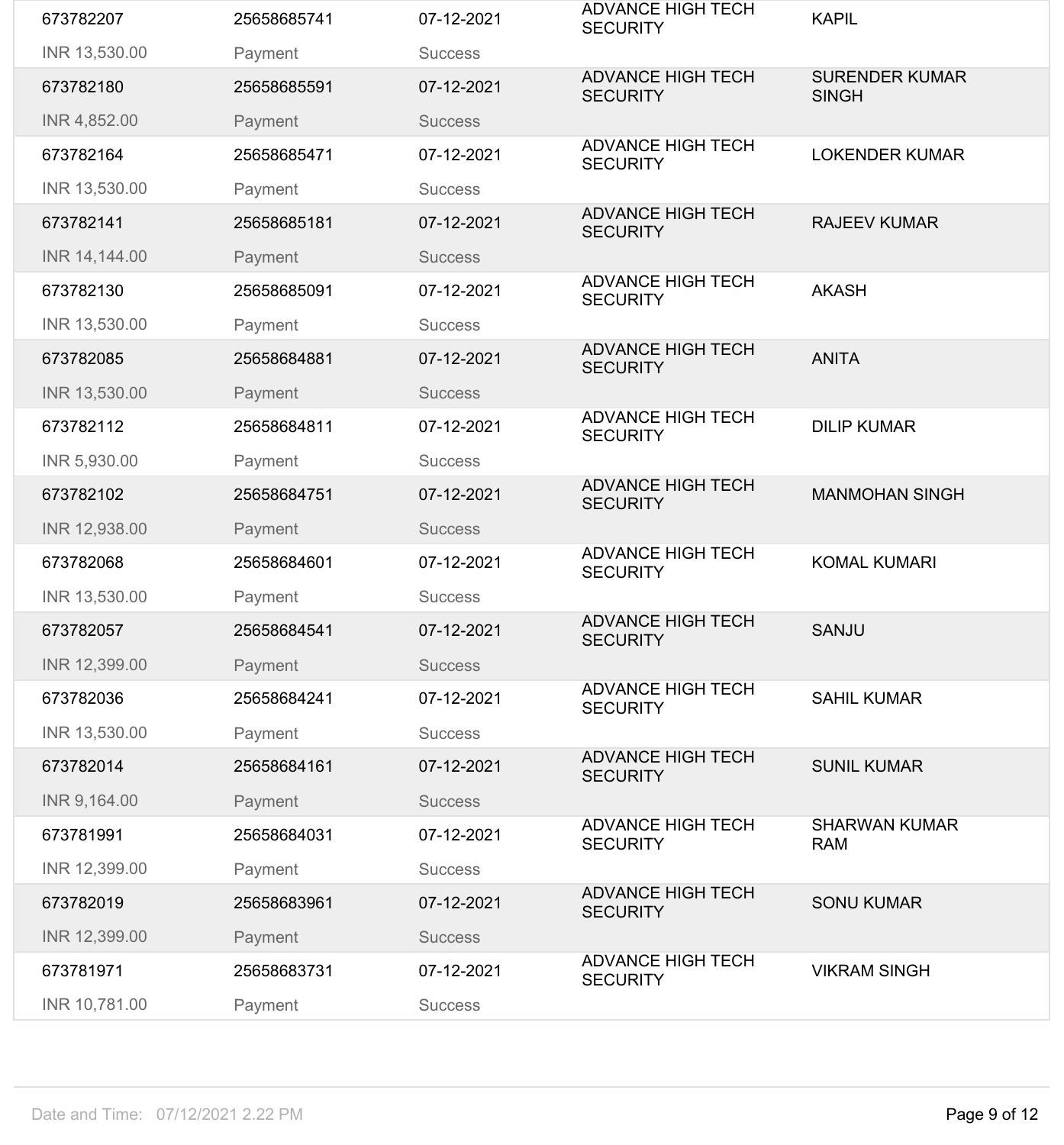| 673781956                  | 25658683501 | 07-12-2021     | <b>ADVANCE HIGH TECH</b><br><b>SECURITY</b> | <b>AJEET</b>                         |
|----------------------------|-------------|----------------|---------------------------------------------|--------------------------------------|
| INR 4,313.00               | Payment     | <b>Success</b> |                                             |                                      |
| 673781941                  | 25658683401 | 07-12-2021     | <b>ADVANCE HIGH TECH</b><br><b>SECURITY</b> | <b>SANJAY KUMAR</b>                  |
| INR 13,530.00              | Payment     | <b>Success</b> |                                             |                                      |
| 673781925                  | 25658683311 | 07-12-2021     | <b>ADVANCE HIGH TECH</b><br><b>SECURITY</b> | <b>MANJU DEVI</b>                    |
| INR 12,938.00              | Payment     | <b>Success</b> |                                             |                                      |
| 673781907                  | 25658683111 | 07-12-2021     | <b>ADVANCE HIGH TECH</b><br><b>SECURITY</b> | <b>RAKESH KUMAR JHA</b>              |
| INR 11,320.00              | Payment     | <b>Success</b> |                                             |                                      |
| 673781895                  | 25658682961 | 07-12-2021     | <b>ADVANCE HIGH TECH</b><br><b>SECURITY</b> | <b>ONKAR KUMAR</b><br><b>PASWAN</b>  |
| INR 7,008.00               | Payment     | <b>Success</b> |                                             |                                      |
| 673781879                  | 25658682761 | 07-12-2021     | <b>ADVANCE HIGH TECH</b><br><b>SECURITY</b> | <b>PAWAN</b>                         |
| INR 14,144.00              | Payment     | <b>Success</b> |                                             |                                      |
| 673781864                  | 25658682601 | 07-12-2021     | <b>ADVANCE HIGH TECH</b><br><b>SECURITY</b> | <b>KESHAV KUMAR JHA</b>              |
| INR 12,938.00              | Payment     | <b>Success</b> |                                             |                                      |
| 673781846                  | 25658682521 | 07-12-2021     | <b>ADVANCE HIGH TECH</b><br><b>SECURITY</b> | <b>MUKESH KUMAR</b><br><b>PODDAR</b> |
| INR 13,530.00              | Payment     | <b>Success</b> |                                             |                                      |
| 673781829                  | 25658682451 | 07-12-2021     | <b>ADVANCE HIGH TECH</b><br><b>SECURITY</b> | <b>ARUN YADAV</b>                    |
| INR 12,399.00              |             |                |                                             |                                      |
|                            | Payment     | <b>Success</b> |                                             |                                      |
| 673781811                  | 25658682181 | 07-12-2021     | <b>ADVANCE HIGH TECH</b><br><b>SECURITY</b> | <b>MASTR RAVI KUMAR</b>              |
| INR 13,530.00              | Payment     | <b>Success</b> |                                             |                                      |
| 673781791                  | 25658682081 | 07-12-2021     | <b>ADVANCE HIGH TECH</b><br><b>SECURITY</b> | <b>SANTOSH</b>                       |
| INR 2,156.00               | Payment     | <b>Success</b> |                                             |                                      |
| 673781742                  | 25658681631 | 07-12-2021     | <b>ADVANCE HIGH TECH</b><br><b>SECURITY</b> | <b>SHIV NARAYAN</b>                  |
| INR 14,144.00              | Payment     | <b>Success</b> |                                             |                                      |
| 673781771                  | 25658681611 | 07-12-2021     | <b>ADVANCE HIGH TECH</b><br><b>SECURITY</b> | <b>SUSHILA</b>                       |
| INR 12,938.00              | Payment     | <b>Success</b> |                                             |                                      |
| 673781760                  | 25658681551 | 07-12-2021     | <b>ADVANCE HIGH TECH</b><br><b>SECURITY</b> | <b>ATUL CHAUHAN</b>                  |
| INR 10,242.00              | Payment     | <b>Success</b> |                                             |                                      |
| 673781726<br>INR 13,530.00 | 25658681311 | 07-12-2021     | <b>ADVANCE HIGH TECH</b><br><b>SECURITY</b> | <b>RAKESH KUMAR</b><br><b>NAMDEV</b> |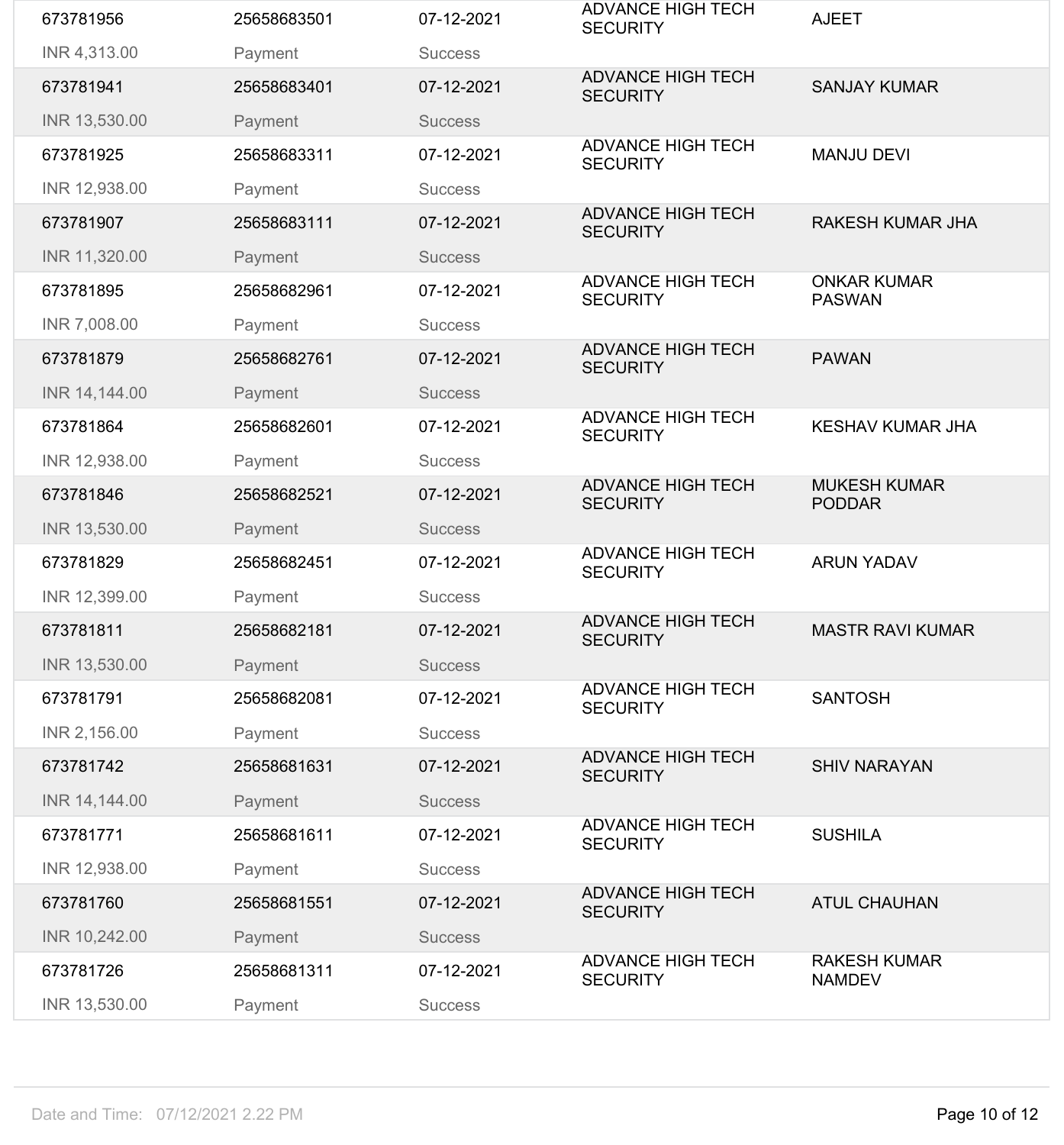| 673781711         | 25658681141 | 07-12-2021     | <b>ADVANCE HIGH TECH</b><br><b>SECURITY</b> | <b>ASHA</b>              |
|-------------------|-------------|----------------|---------------------------------------------|--------------------------|
| <b>INR 539.00</b> | Payment     | <b>Success</b> |                                             |                          |
| 673781695         | 25658680951 | 07-12-2021     | <b>ADVANCE HIGH TECH</b><br><b>SECURITY</b> | <b>NAMRTA SINGH</b>      |
| INR 11,860.00     | Payment     | <b>Success</b> |                                             |                          |
| 673781679         | 25658680791 | 07-12-2021     | <b>ADVANCE HIGH TECH</b><br><b>SECURITY</b> | <b>MOHAMMAD RIZWAN</b>   |
| INR 12,938.00     | Payment     | <b>Success</b> |                                             |                          |
| 673781656         | 25658680711 | 07-12-2021     | <b>ADVANCE HIGH TECH</b><br><b>SECURITY</b> | <b>RAM KUMAR</b>         |
| INR 14,144.00     | Payment     | <b>Success</b> |                                             |                          |
| 673781667         | 25658680591 | 07-12-2021     | <b>ADVANCE HIGH TECH</b><br><b>SECURITY</b> | <b>AKSHAY KUMAR</b>      |
| INR 11,320.00     | Payment     | <b>Success</b> |                                             |                          |
| 673781665         | 25658680571 | 07-12-2021     | <b>ADVANCE HIGH TECH</b><br><b>SECURITY</b> | <b>RAJ KUMAR</b>         |
| INR 6,469.00      | Payment     | <b>Success</b> |                                             |                          |
| 673781650         | 25658680481 | 07-12-2021     | <b>ADVANCE HIGH TECH</b><br><b>SECURITY</b> | <b>SONU KUMAR SINGH</b>  |
| INR 9,703.00      | Payment     | <b>Success</b> |                                             |                          |
| 673781628         | 25658680431 | 07-12-2021     | <b>ADVANCE HIGH TECH</b><br><b>SECURITY</b> | <b>AWDESH KUMAR</b>      |
| INR 10,242.00     | Payment     | <b>Success</b> |                                             |                          |
| 673781634         | 25658680381 | 07-12-2021     | <b>ADVANCE HIGH TECH</b><br><b>SECURITY</b> | <b>ANIRUDH</b>           |
| INR 13,530.00     | Payment     | <b>Success</b> |                                             |                          |
| 673781598         | 25658680231 | 07-12-2021     | <b>ADVANCE HIGH TECH</b><br><b>SECURITY</b> | <b>VISHAL</b>            |
| INR 12,938.00     | Payment     |                |                                             |                          |
|                   |             | <b>Success</b> |                                             |                          |
| 673781613         | 25658680141 | 07-12-2021     | <b>ADVANCE HIGH TECH</b><br><b>SECURITY</b> | <b>HARISH KUMAR</b>      |
| INR 13,530.00     | Payment     | <b>Success</b> |                                             |                          |
| 673781558         | 25658679821 | 07-12-2021     | <b>ADVANCE HIGH TECH</b><br><b>SECURITY</b> | <b>RAJA RAM</b>          |
| INR 9,703.00      | Payment     | <b>Success</b> |                                             |                          |
| 673781573         | 25658679781 | 07-12-2021     | <b>ADVANCE HIGH TECH</b><br><b>SECURITY</b> | <b>JAI BHAGWAN SINGH</b> |
| INR 14,144.00     | Payment     | <b>Success</b> |                                             |                          |
| 673781542         | 25658679531 | 07-12-2021     | <b>ADVANCE HIGH TECH</b><br><b>SECURITY</b> | <b>SUBHASH CHANDRA</b>   |
| INR 12,938.00     | Payment     | <b>Success</b> |                                             |                          |
| 673781528         | 25658679351 | 07-12-2021     | <b>ADVANCE HIGH TECH</b><br><b>SECURITY</b> | <b>RAVINDRA RAUT</b>     |